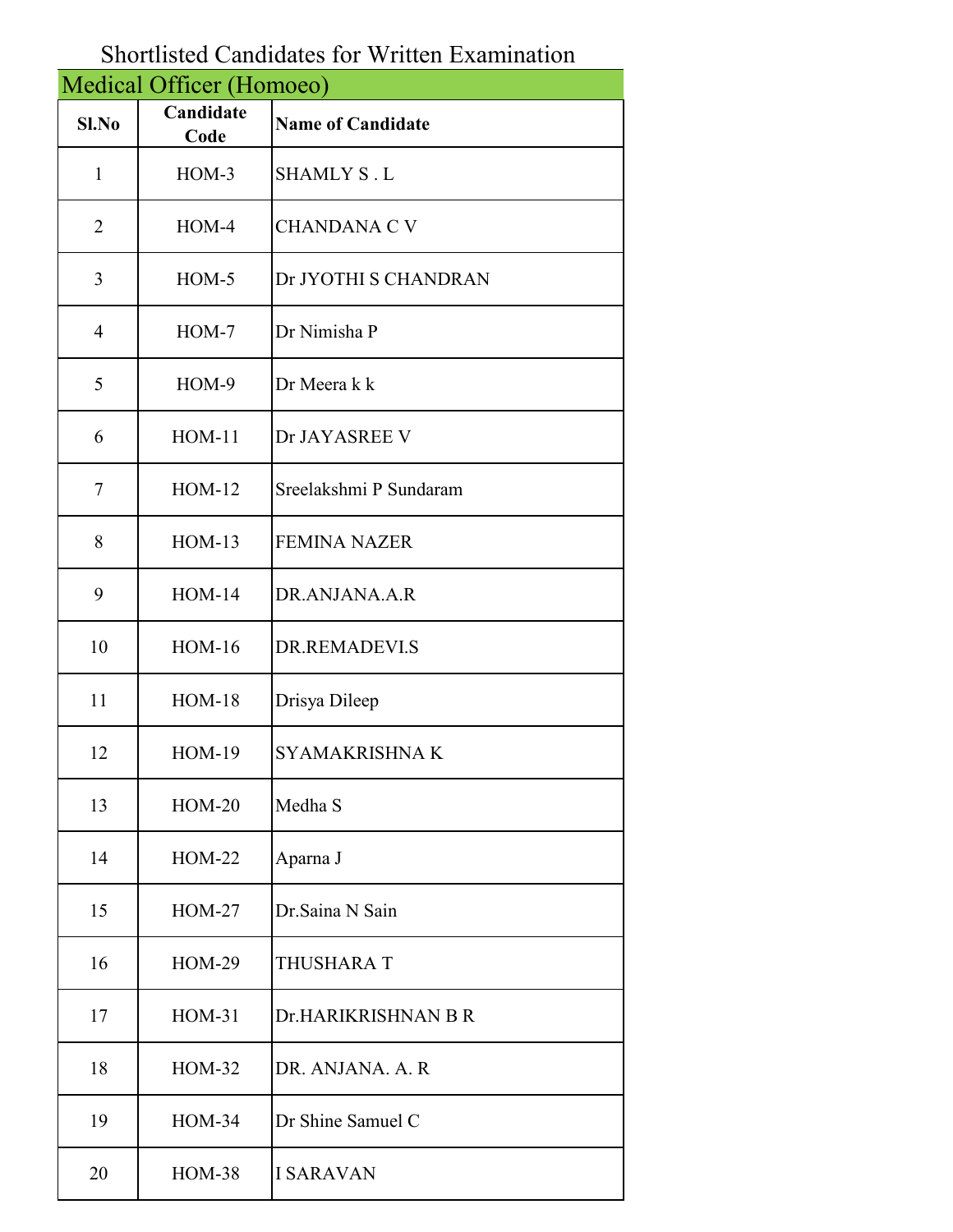| Sl.No | Candidate<br>Code | <b>Name of Candidate</b>       |
|-------|-------------------|--------------------------------|
| 21    | <b>HOM-39</b>     | Dr. Ansia Salim S              |
| 22    | $HOM-40$          | <b>MEENAKSHY K R</b>           |
| 23    | <b>HOM-41</b>     | <b>ANUMOL U B</b>              |
| 24    | $HOM-42$          | Amrutha Krishnan P             |
| 25    | $HOM-43$          | <b>SARATH UB</b>               |
| 26    | <b>HOM-44</b>     | Navya Sreekumar                |
| 27    | $HOM-45$          | Dr.ANSIYA A                    |
| 28    | <b>HOM-48</b>     | <b>SHARAN ELIZABETH GEORGE</b> |
| 29    | $HOM-53$          | Rakhi Raj                      |
| 30    | <b>HOM-58</b>     | Drisya S.R.                    |
| 31    | <b>HOM-59</b>     | <b>DEEPIKA S MOHAN</b>         |
| 32    | $HOM-60$          | <b>SIMI S ARADAN</b>           |
| 33    | $HOM-62$          | Dr. Thasleema Basheer          |
| 34    | $HOM-63$          | Dr. Anuja John                 |
| 35    | $HOM-64$          | Dr. SREERAJI R NAIR            |
| 36    | <b>HOM-65</b>     | Dr FARHA HABEBBULLA            |
| 37    | <b>HOM-66</b>     | Dr. Karthika Babu              |
| 38    | $HOM-67$          | Dr Kavya Prakash               |
| 39    | <b>HOM-68</b>     | Dr. Mary Princy Paul           |
| 40    | <b>HOM-70</b>     | Dr. SHERIN NOUSHAD ALI         |
| 41    | <b>HOM-71</b>     | <b>AISWARYA S</b>              |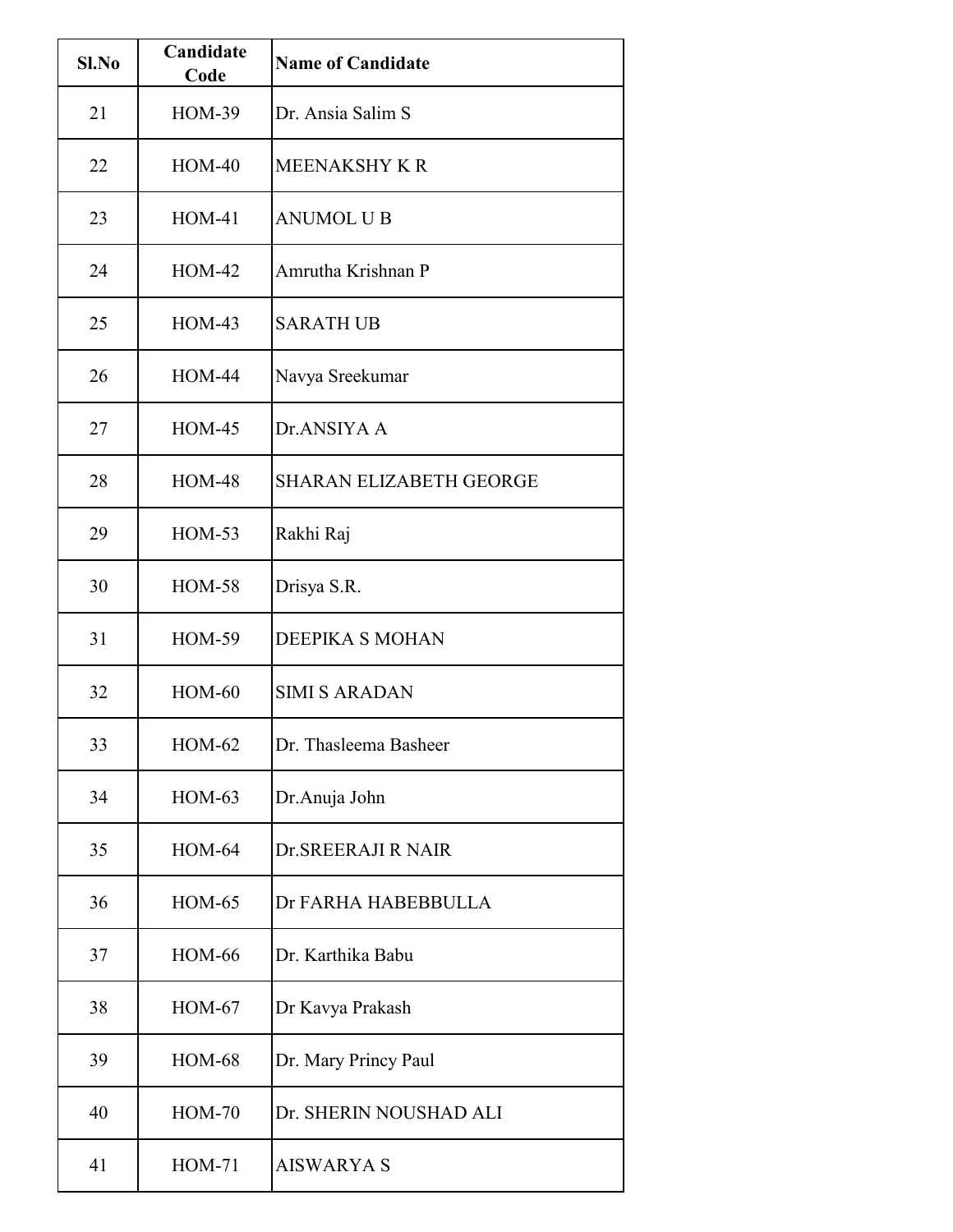| Sl.No | Candidate<br>Code | <b>Name of Candidate</b> |
|-------|-------------------|--------------------------|
| 42    | <b>HOM-72</b>     | <b>SAMUDRA M ALI</b>     |
| 43    | $HOM-73$          | Reya Cheruvoth           |
| 44    | <b>HOM-75</b>     | Sona K <sub>L</sub>      |
| 45    | <b>HOM-77</b>     | <b>ANJU RATHEESHP</b>    |
| 46    | <b>HOM-79</b>     | Reba Cheruvoth           |
| 47    | <b>HOM-80</b>     | Shafeena AR              |
| 48    | <b>HOM-81</b>     | <b>FOUZIYA A</b>         |
| 49    | <b>HOM-82</b>     | <b>JOHINA P MOHANAN</b>  |
| 50    | <b>HOM-83</b>     | <b>VEENA.R</b>           |
| 51    | <b>HOM-84</b>     | <b>ABHIRAMI S</b>        |
| 52    | <b>HOM-87</b>     | Sona Raoof               |
| 53    | <b>HOM-89</b>     | <b>KARTHIKA KRISHNAN</b> |
| 54    | <b>HOM-90</b>     | <b>TWINKLE SAHADEVAN</b> |
| 55    | HOM-91            | Dr Parvathy C A          |
| 56    | <b>HOM-92</b>     | Parvathy S               |
| 57    | <b>HOM-93</b>     | SHEHANA.S                |
| 58    | <b>HOM-94</b>     | Dr. Nikhila Krishnan     |
| 59    | <b>HOM-95</b>     | PRAJEED K                |
| 60    | <b>HOM-97</b>     | Dr. SREEJITHRA T KEYAN   |
| 61    | <b>HOM-98</b>     | Dr. Prabha devi P.S      |
| 62    | <b>HOM-100</b>    | Reshmi Ramanan           |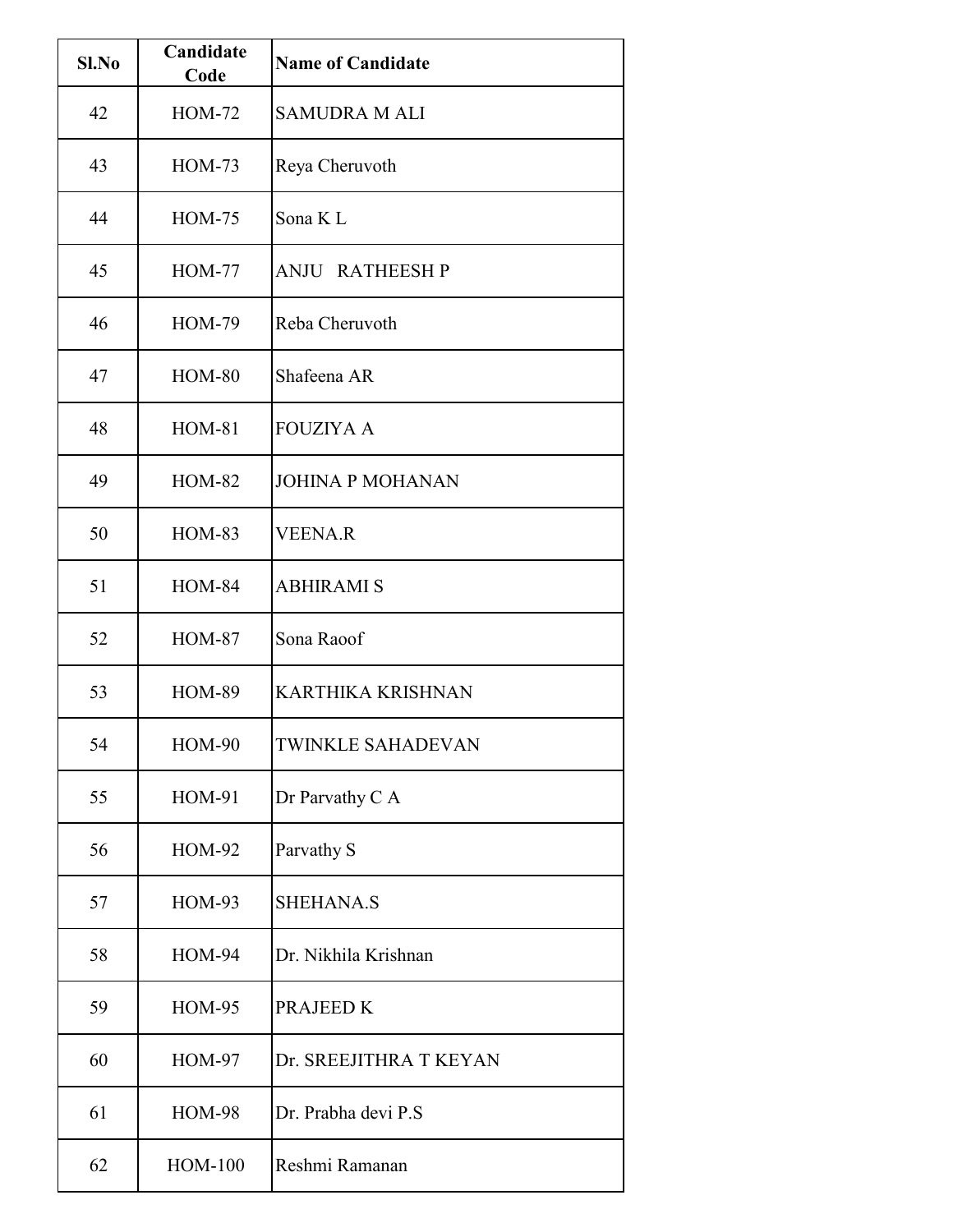| Sl.No | Candidate<br>Code | <b>Name of Candidate</b> |
|-------|-------------------|--------------------------|
| 63    | <b>HOM-101</b>    | Dr.ARYA ASHOK            |
| 64    | <b>HOM-102</b>    | <b>LACHU S MOHAN</b>     |
| 65    | HOM-103           | <b>JENSLIN TM</b>        |
| 66    | HOM-104           | <b>CHITHRAN</b>          |
| 67    | HOM-107           | <b>SHAJIN.S.PUNNILAM</b> |
| 68    | <b>HOM-108</b>    | <b>ALEENA JOSE</b>       |
| 69    | $HOM-110$         | <b>FEBINA S</b>          |
| 70    | HOM-114           | SAYOOJYA SANAN           |
| 71    | HOM-115           | <b>KAVITHA.M.S</b>       |
| 72    | $HOM-116$         | <b>SHEBEENA M B</b>      |
| 73    | <b>HOM-118</b>    | DR ANNIE A               |
| 74    | HOM-119           | <b>AJMI MOL A. R</b>     |
| 75    | HOM-123           | <b>KARTHIKA R</b>        |
| 76    | HOM-124           | Dr Saranya S Nair        |
| 77    | HOM-125           | DR.SREECHITHRA I T       |
| 78    | HOM-126           | Dr.SREELEKSHMI.V.S       |
| 79    | HOM-127           | <b>REMYA DAS P</b>       |
| 80    | <b>HOM-128</b>    | PRIMA MARIKJ             |
| 81    | HOM-129           | <b>ANIE L DEV</b>        |
| 82    | HOM-131           | <b>DHANESH CHANDRAN</b>  |
| 83    | HOM-132           | <b>ANJALIPR</b>          |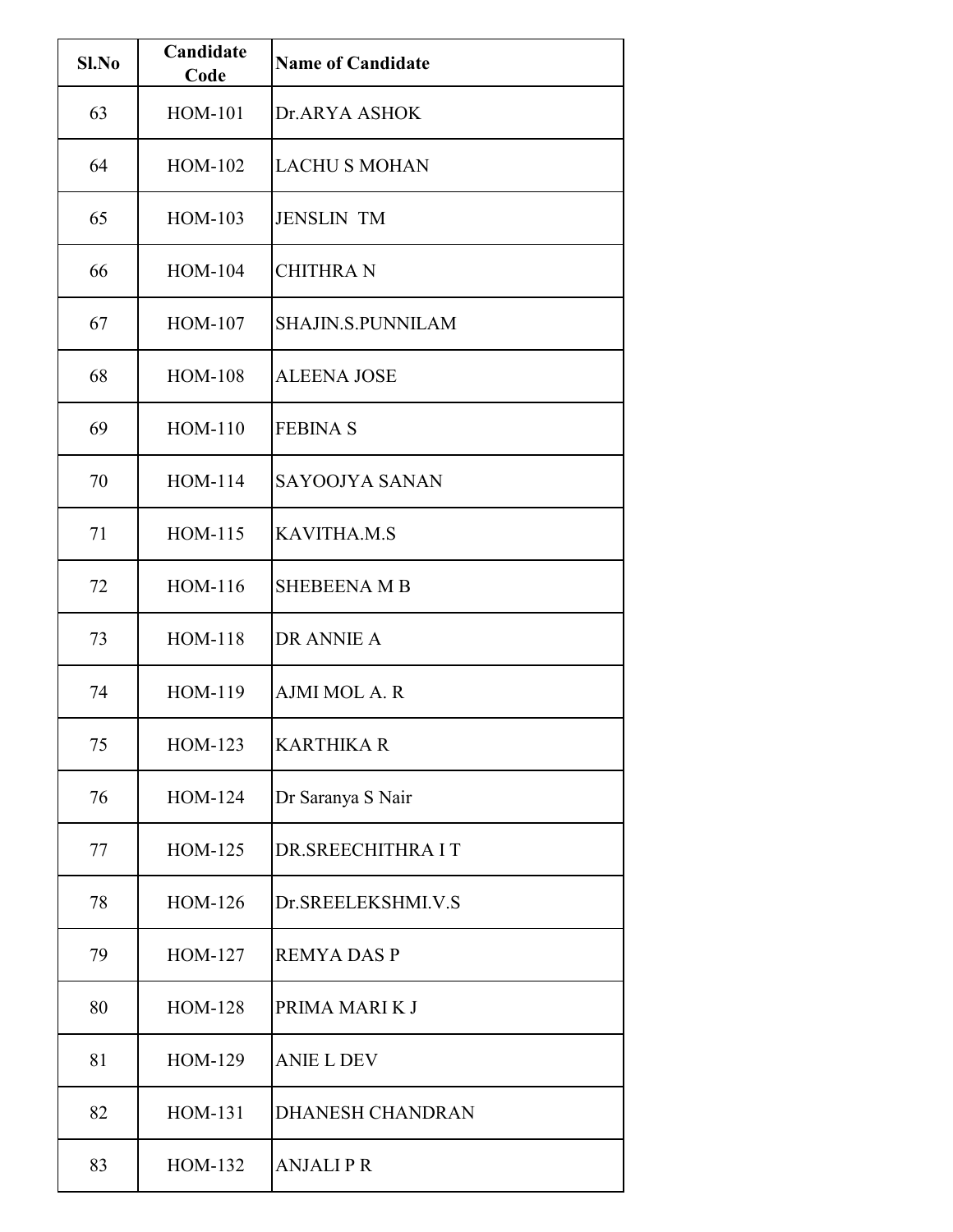| Sl.No | Candidate<br>Code | <b>Name of Candidate</b> |
|-------|-------------------|--------------------------|
| 84    | HOM-133           | Reshma.v.s               |
| 85    | HOM-134           | <b>AJEESHA VASUDEVAN</b> |
| 86    | <b>HOM-135</b>    | Martini Prathapan        |
| 87    | HOM-136           | <b>SHAMLA.S</b>          |
| 88    | <b>HOM-138</b>    | Rekha Thankappan         |
| 89    | HOM-139           | Dr. Aswathy Vijayan      |
| 90    | <b>HOM-140</b>    | Shwetha Mariam Titty     |
| 91    | <b>HOM-141</b>    | <b>HASHEMA S</b>         |
| 92    | HOM-143           | <b>KRISHNAPRIYA M</b>    |
| 93    | <b>HOM-144</b>    | <b>KRISHNAPRIYA M</b>    |
| 94    | HOM-145           | <b>ANJANA S MOHAN</b>    |
| 95    | <b>HOM-147</b>    | <b>ASWATHY PT</b>        |
| 96    | <b>HOM-148</b>    | Lekshmi s                |
| 97    | HOM-150           | DR. DHANASREE.M.B        |
| 98    | HOM-151           | Asha Krishna             |
| 99    | HOM-152           | <b>MRUDULA L S</b>       |
| 100   | HOM-153           | <b>RAHMATH M</b>         |
| 101   | HOM-154           | <b>RESHMY J</b>          |
| 102   | HOM-155           | <b>DEEPAS</b>            |
| 103   | HOM-158           | DR. NIMA VARGHESE        |
| 104   | HOM-159           | <b>AKHILSS</b>           |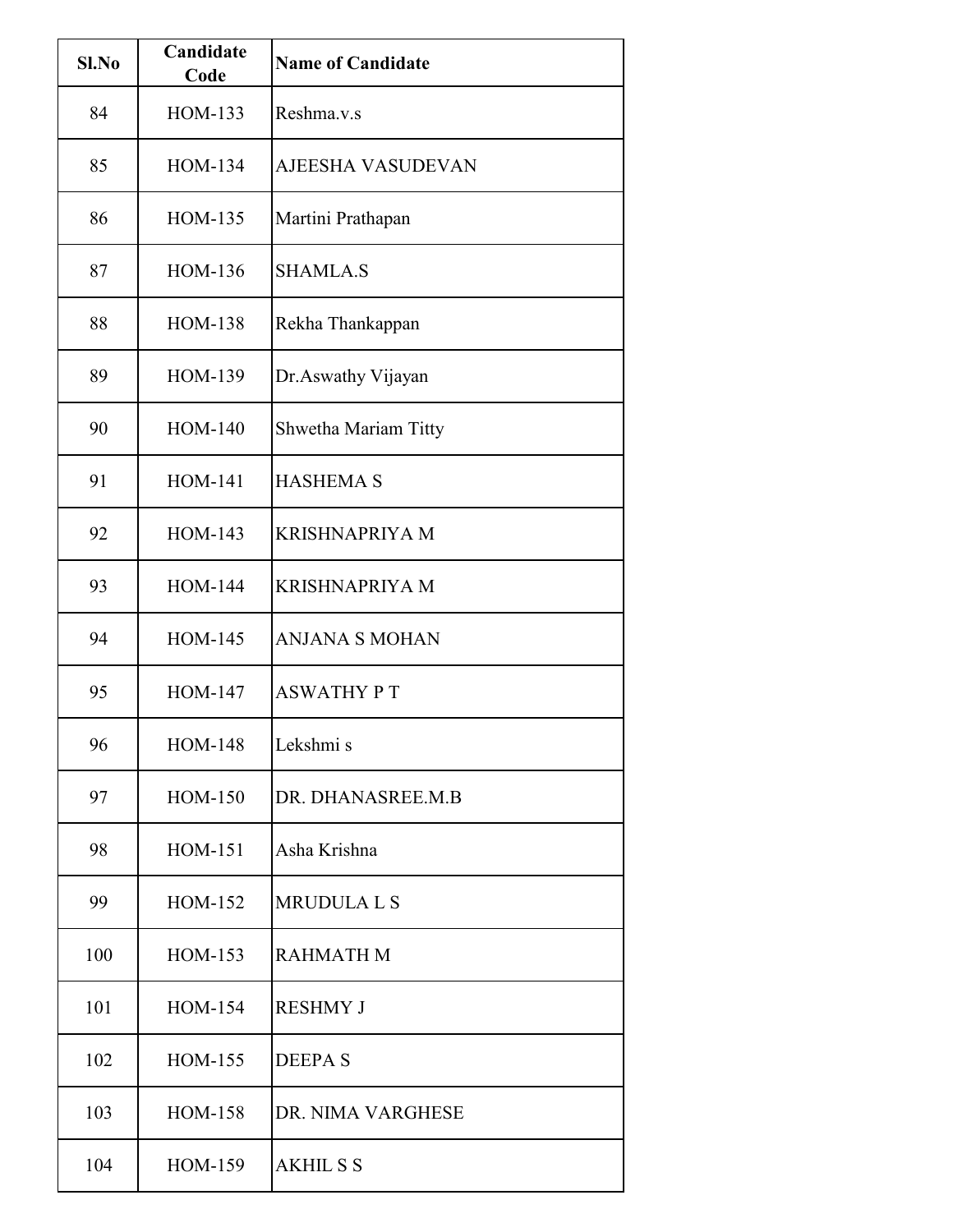| Sl.No | Candidate<br>Code | <b>Name of Candidate</b>  |
|-------|-------------------|---------------------------|
| 105   | <b>HOM-161</b>    | <b>BINEESH A</b>          |
| 106   | HOM-162           | Bindhu Mohan T M          |
| 107   | HOM-163           | <b>VIMBLE C V</b>         |
| 108   | HOM-165           | Rajasree M                |
| 109   | <b>HOM-166</b>    | <b>JASEENA SK</b>         |
| 110   | <b>HOM-168</b>    | <b>ALEENA S J</b>         |
| 111   | HOM-169           | <b>SUMAYYA MUHAMMED</b>   |
| 112   | <b>HOM-170</b>    | <b>ANJALI MONY</b>        |
| 113   | <b>HOM-171</b>    | Parvathy C A              |
| 114   | HOM-173           | <b>ANJU V LAWRENCE</b>    |
| 115   | HOM-175           | <b>GOURI KRISHNAN H</b>   |
| 116   | HOM-176           | <b>ANJU ASOK A</b>        |
| 117   | <b>HOM-180</b>    | Kanchana G R              |
| 118   | <b>HOM-181</b>    | DR. AMRUTHA MANOHARAN     |
| 119   | HOM-182           | VIDHYA VIJAYAN V S        |
| 120   | HOM-183           | <b>ASWATHY RAVEENDRAN</b> |
| 121   | <b>HOM-184</b>    | Dr. Kavya A               |
| 122   | HOM-185           | SIMI.P.ISMAIL             |
| 123   | <b>HOM-186</b>    | Ashiqa PK                 |
| 124   | <b>HOM-187</b>    | Dr. Arya Prasad           |
| 125   | <b>HOM-190</b>    | DR. SAJNA.N               |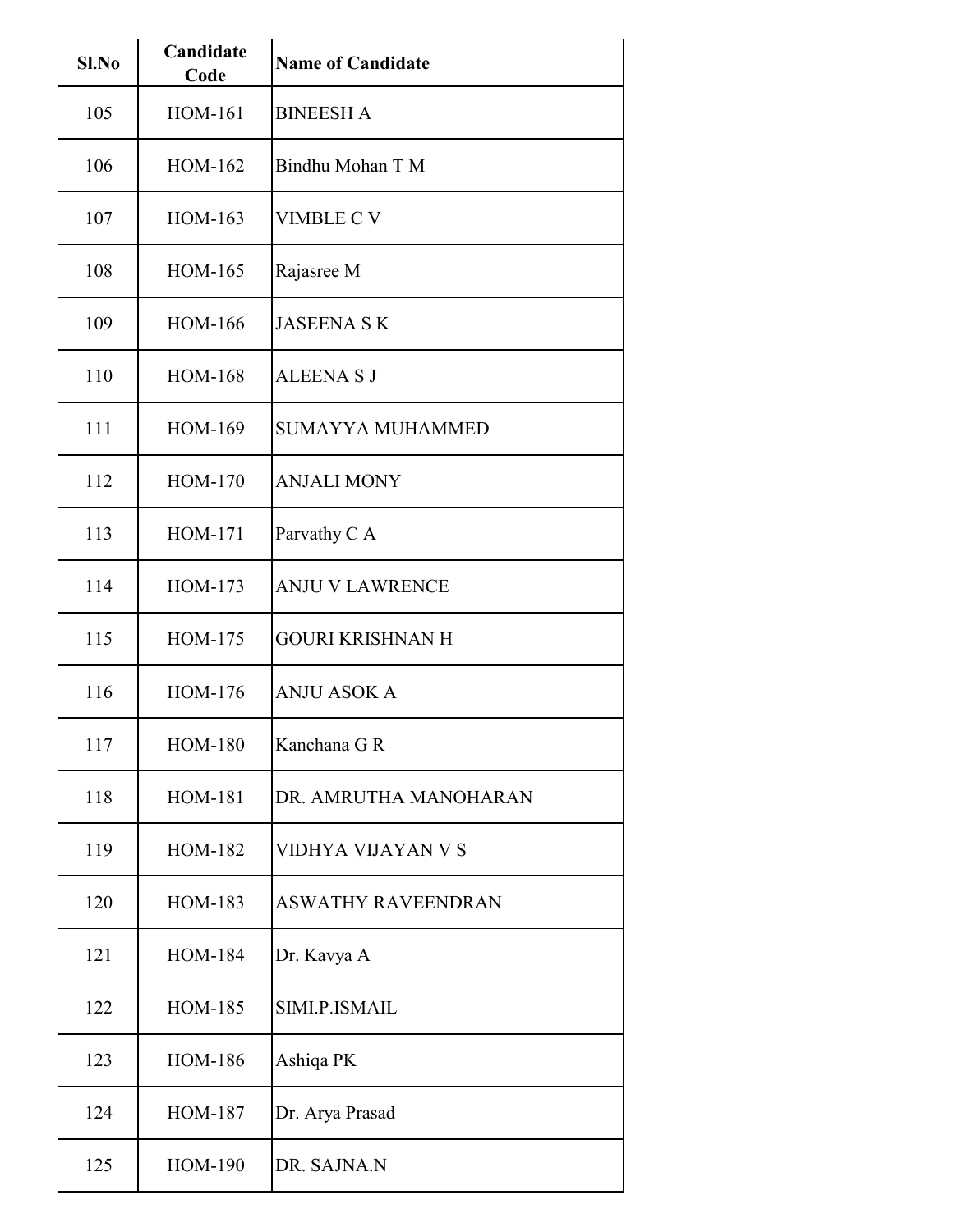| Sl.No | Candidate<br>Code | <b>Name of Candidate</b> |
|-------|-------------------|--------------------------|
| 126   | <b>HOM-191</b>    | Niza NS                  |
| 127   | HOM-192           | Shahila Jalaludeen       |
| 128   | HOM-195           | Dr. Vishnu RJ            |
| 129   | <b>HOM-196</b>    | <b>ANJU GEORGE</b>       |
| 130   | HOM-197           | Dr.NEETHU MOHAN.S        |
| 131   | <b>HOM-200</b>    | Jinju L. Stuvart         |
| 132   | <b>HOM-201</b>    | Dr.krishna sajan         |
| 133   | <b>HOM-202</b>    | <b>AISWARYA M B</b>      |
| 134   | HOM-203           | <b>DHANESH N</b>         |
| 135   | <b>HOM-205</b>    | <b>TINTUMS</b>           |
| 136   | <b>HOM-207</b>    | <b>JASMIN JD</b>         |
| 137   | <b>HOM-208</b>    | <b>SIMITN</b>            |
| 138   | HOM-211           | <b>NEENU MOHAN</b>       |
| 139   | HOM-213           | Sayeeda Jahan            |
| 140   | HOM-214           | NIMITHA S IQBAL          |
| 141   | HOM-215           | Dr Fousiya Humayoon      |
| 142   | HOM-216           | <b>ATHULYA.A</b>         |
| 143   | HOM-217           | <b>RAGAM R</b>           |
| 144   | <b>HOM-220</b>    | <b>SAJANA K M</b>        |
| 145   | HOM-221           | <b>MANASI RAJU</b>       |
| 146   | HOM-222           | <b>ROSHNIK</b>           |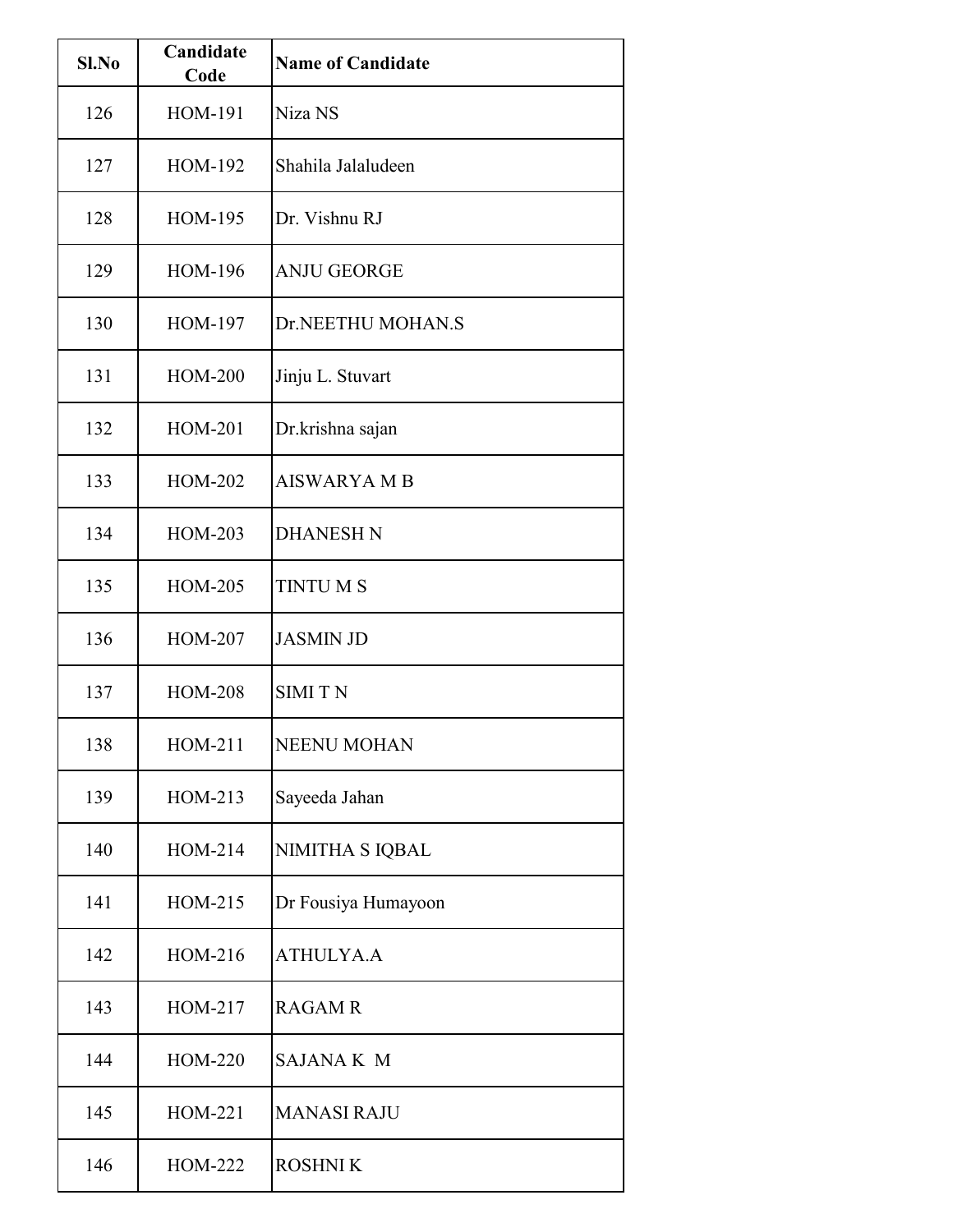| Sl.No | Candidate<br>Code | <b>Name of Candidate</b>     |
|-------|-------------------|------------------------------|
| 147   | HOM-225           | <b>THAANI SHAJI</b>          |
| 148   | <b>HOM-226</b>    | <b>ANURESHMAR</b>            |
| 149   | <b>HOM-227</b>    | Dr Saranya S Kumar           |
| 150   | <b>HOM-228</b>    | Dr.Stefi Peter               |
| 151   | HOM-229           | <b>AMINA BEEVI.L</b>         |
| 152   | HOM-231           | Sajna jaleel                 |
| 153   | HOM-235           | Dr. Samiya. E                |
| 154   | HOM-236           | Gourikesh A                  |
| 155   | HOM-237           | Lavanya S Pinky              |
| 156   | HOM-241           | Dr.Anjali James              |
| 157   | HOM-243           | <b>MONU SAI SANGEETH V.S</b> |
| 158   | <b>HOM-244</b>    | Dr. Anupama. S               |
| 159   | HOM-245           | <b>AJEENA SHA</b>            |
| 160   | HOM-247           | <b>DEEPTHIPS</b>             |
| 161   | HOM-248           | DR SHERIN NOUSHAD ALI        |
| 162   | HOM-249           | Vidhu Kottery                |
| 163   | HOM-251           | <b>SREELAKSHMY S R</b>       |
| 164   | HOM-254           | DIVYA R G                    |
| 165   | HOM-255           | Aryasoman                    |
| 166   | <b>HOM-257</b>    | Divyasree. K.V               |
| 167   | <b>HOM-260</b>    | Dr ARYA VIJAYAN              |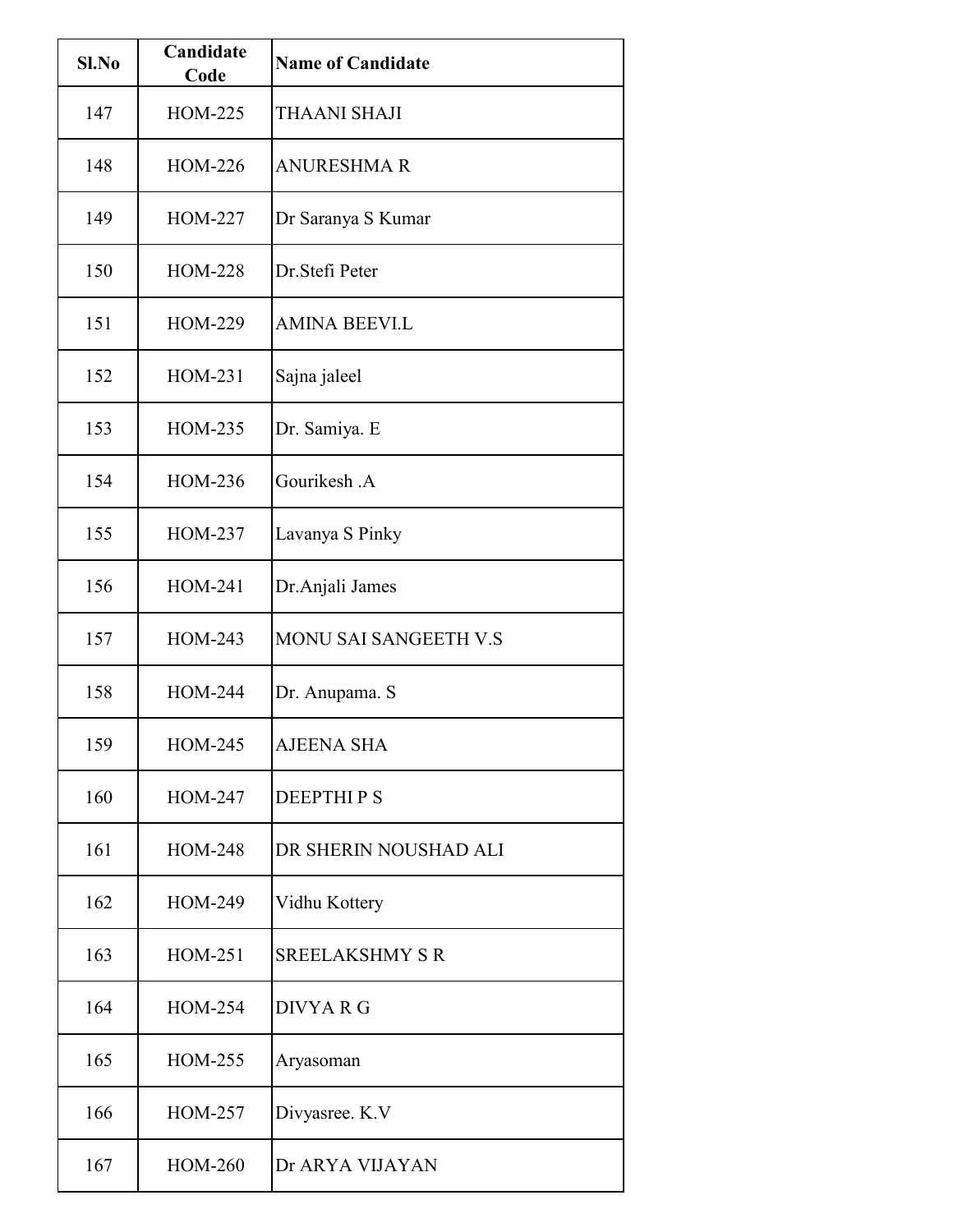| Sl.No | Candidate<br>Code | <b>Name of Candidate</b> |
|-------|-------------------|--------------------------|
| 168   | <b>HOM-261</b>    | <b>SOFIVS</b>            |
| 169   | <b>HOM-264</b>    | <b>ASWANI S V</b>        |
| 170   | HOM-265           | <b>JINIAR</b>            |
| 171   | <b>HOM-266</b>    | <b>FEBNAS</b>            |
| 172   | HOM-267           | <b>GEETHU.K.P</b>        |
| 173   | HOM-269           | DR. SHIGIN S GIRI        |
| 174   | <b>HOM-270</b>    | <b>VARSHA.V.V</b>        |
| 175   | HOM-271           | Dr ANUSHA A              |
| 176   | HOM-272           | Dr.Athira.E              |
| 177   | HOM-273           | <b>IRFANA YASMIN P A</b> |
| 178   | <b>HOM-274</b>    | <b>ANJU SIVARAM</b>      |
| 179   | HOM-275           | Drisya V                 |
| 180   | <b>HOM-276</b>    | <b>ASWANI ASHOKAN</b>    |
| 181   | HOM-277           | Ansha RM                 |
| 182   | HOM-279           | Dr. Nandha SL            |
| 183   | <b>HOM-280</b>    | Dr Jayasree R S          |
| 184   | <b>HOM-281</b>    | Swathy.s.l               |
| 185   | <b>HOM-282</b>    | Sooria Mohan S           |
| 186   | HOM-283           | Indu Saira John          |
| 187   | <b>HOM-284</b>    | Dr Aswathy.A.B           |
| 188   | <b>HOM-287</b>    | Dr. Jibina Nazar         |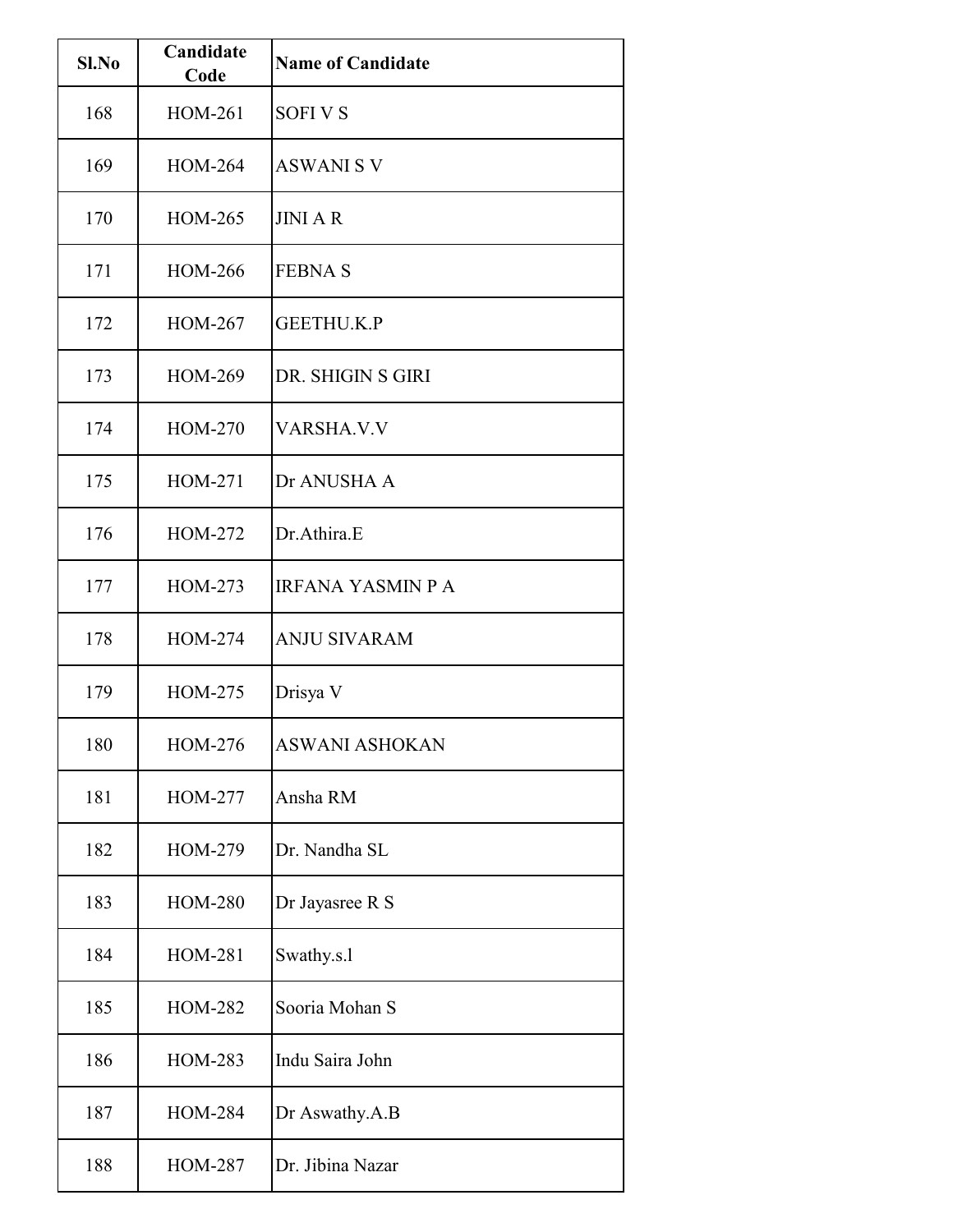| Sl.No | Candidate<br>Code | <b>Name of Candidate</b> |
|-------|-------------------|--------------------------|
| 189   | <b>HOM-290</b>    | <b>RAHANA M S</b>        |
| 190   | <b>HOM-291</b>    | Dr. S. Syamini           |
| 191   | <b>HOM-292</b>    | DR GEETHANJALI PILLAI S  |
| 192   | <b>HOM-295</b>    | Anjali Vikraman          |
| 193   | <b>HOM-296</b>    | Sheeja Skaria            |
| 194   | HOM-297           | Dr. Mayadevi. M          |
| 195   | <b>HOM-298</b>    | <b>SHIMI SHARAF</b>      |
| 196   | <b>HOM-299</b>    | DR.ANJANA V KUMAR        |
| 197   | <b>HOM-300</b>    | DR.LEKHA.M.S             |
| 198   | <b>HOM-301</b>    | <b>SREEJA S</b>          |
| 199   | HOM-303           | Dr. VISHNU RAJAN REVISH  |
| 200   | HOM-304           | Dr Dinu.S                |
| 201   | HOM-305           | <b>ANEESA A S</b>        |
| 202   | HOM-307           | Dr RESHMA RADHAKRISHNAN  |
| 203   | HOM-309           | Dr. Pretty Alexander     |
| 204   | HOM-314           | NITHARAJ R G             |
| 205   | HOM-316           | Aiswarya S S             |
| 206   | HOM-317           | <b>SABILRAJ P</b>        |
| 207   | HOM-318           | DHANYA SUDHAKARAN        |
| 208   | HOM-319           | <b>AMEENA.S</b>          |
| 209   | HOM-320           | Chandini Chand R         |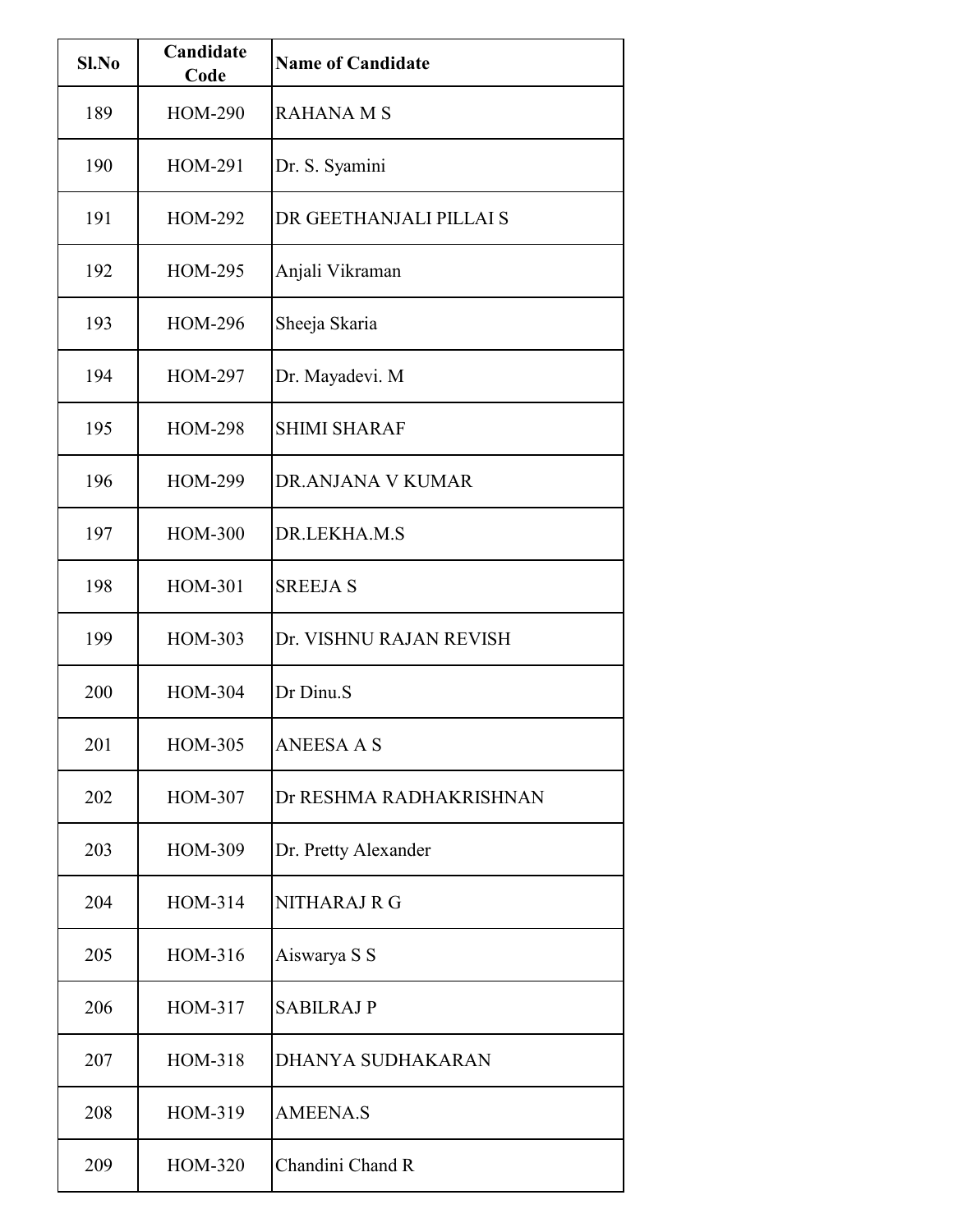| Sl.No | Candidate<br>Code | <b>Name of Candidate</b> |
|-------|-------------------|--------------------------|
| 210   | HOM-321           | <b>JASMINE S</b>         |
| 211   | HOM-322           | <b>JYOTHY K S</b>        |
| 212   | <b>HOM-325</b>    | Meera Gopi               |
| 213   | HOM-326           | <b>SAIFUNNISA S</b>      |
| 214   | HOM-327           | <b>REKHA BR</b>          |
| 215   | <b>HOM-328</b>    | Dr. SUKANYA ANILKUMAR    |
| 216   | HOM-329           | Dr Sharmy T R            |
| 217   | HOM-330           | Dr.Aswathy.R             |
| 218   | HOM-331           | <b>JASMINA K P</b>       |
| 219   | HOM-333           | Lekshmisi S S            |
| 220   | HOM-334           | Dhanya D G               |
| 221   | HOM-335           | Nayana Suresh            |
| 222   | HOM-336           | <b>RESHA MUNDODAN</b>    |
| 223   | HOM-337           | LEKSHMI S. MOHAN         |
| 224   | HOM-338           | <b>ALTHAF .E.M</b>       |
| 225   | HOM-342           | Jaya Lakshmi M           |
| 226   | HOM-343           | <b>VIDYA VIJAYAN</b>     |
| 227   | HOM-344           | <b>SREEKANTH M R</b>     |
| 228   | HOM-347           | <b>MANJU SHILPY S</b>    |
| 229   | HOM-348           | Dr Akhila L K            |
| 230   | HOM-349           | <b>Sruthy S Kumar</b>    |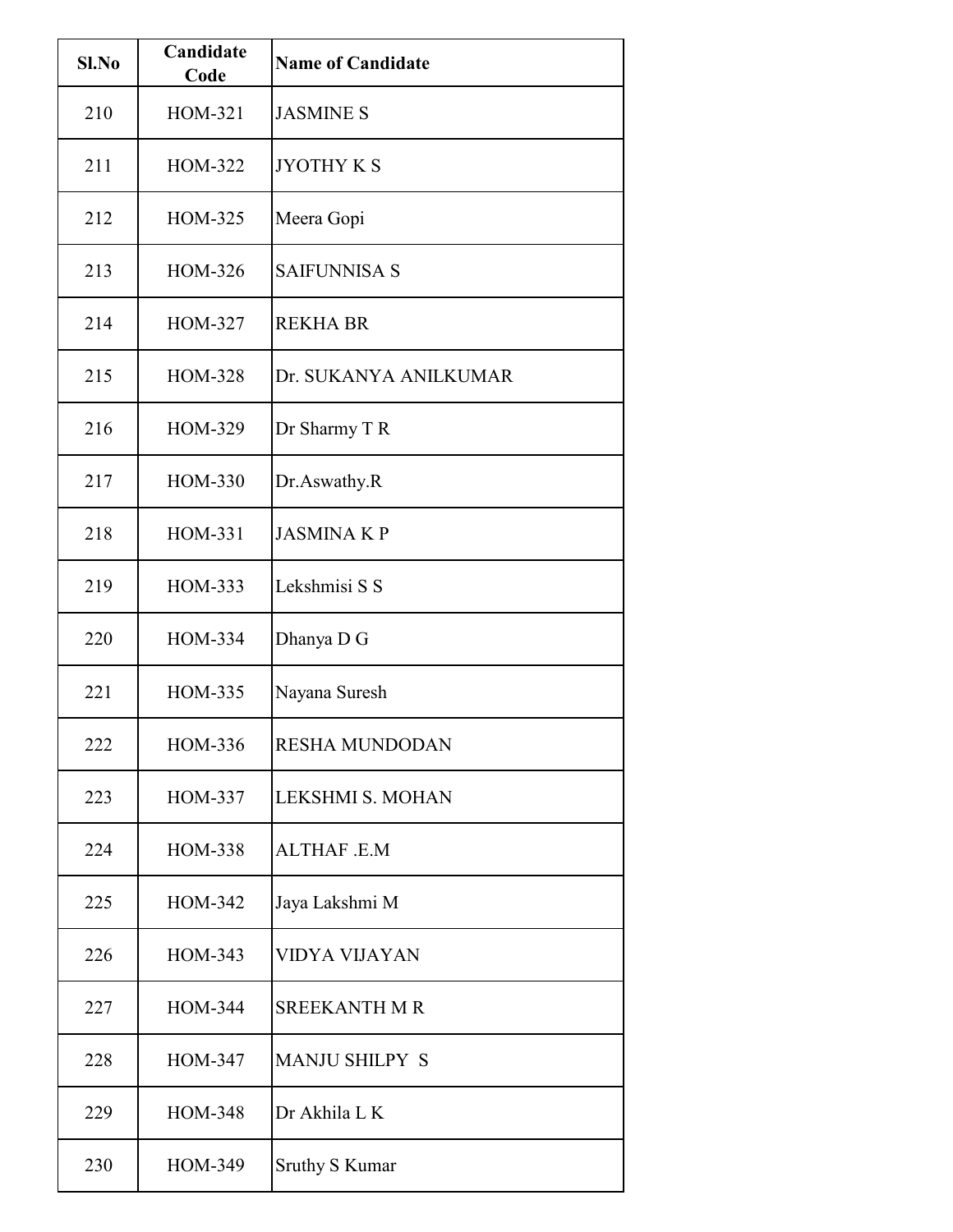| Sl.No | Candidate<br>Code | <b>Name of Candidate</b>  |
|-------|-------------------|---------------------------|
| 231   | HOM-351           | <b>SAHLA I</b>            |
| 232   | HOM-355           | Shanida Basheer           |
| 233   | HOM-356           | <b>SREEPRIYA SL</b>       |
| 234   | <b>HOM-357</b>    | <b>SURAGI CHANDRAN C</b>  |
| 235   | HOM-358           | <b>BHAGYALEKSHMI SL</b>   |
| 236   | <b>HOM-361</b>    | Dr Greeshma M             |
| 237   | HOM-362           | <b>SHIYAS CE</b>          |
| 238   | HOM-364           | <b>REKHACR</b>            |
| 239   | HOM-365           | <b>DEEPAA</b>             |
| 240   | HOM-367           | Aswathi M                 |
| 241   | HOM-368           | <b>ALLAN J LAL</b>        |
| 242   | HOM-369           | ANUPAMA.M.G.              |
| 243   | HOM-371           | Ajeesh R S                |
| 244   | HOM-372           | <b>SAJNA NAHAS</b>        |
| 245   | HOM-373           | <b>ASWATHY R</b>          |
| 246   | HOM-374           | <b>ANUJA UNNIKRISHNAN</b> |
| 247   | HOM-375           | Devendu CV                |
| 248   | HOM-379           | Gouthamy Sasikumar        |
| 249   | <b>HOM-380</b>    | Dr AKHILA DEV             |
| 250   | HOM-385           | Manu Chandran K C         |
| 251   | HOM-386           | Asiya S                   |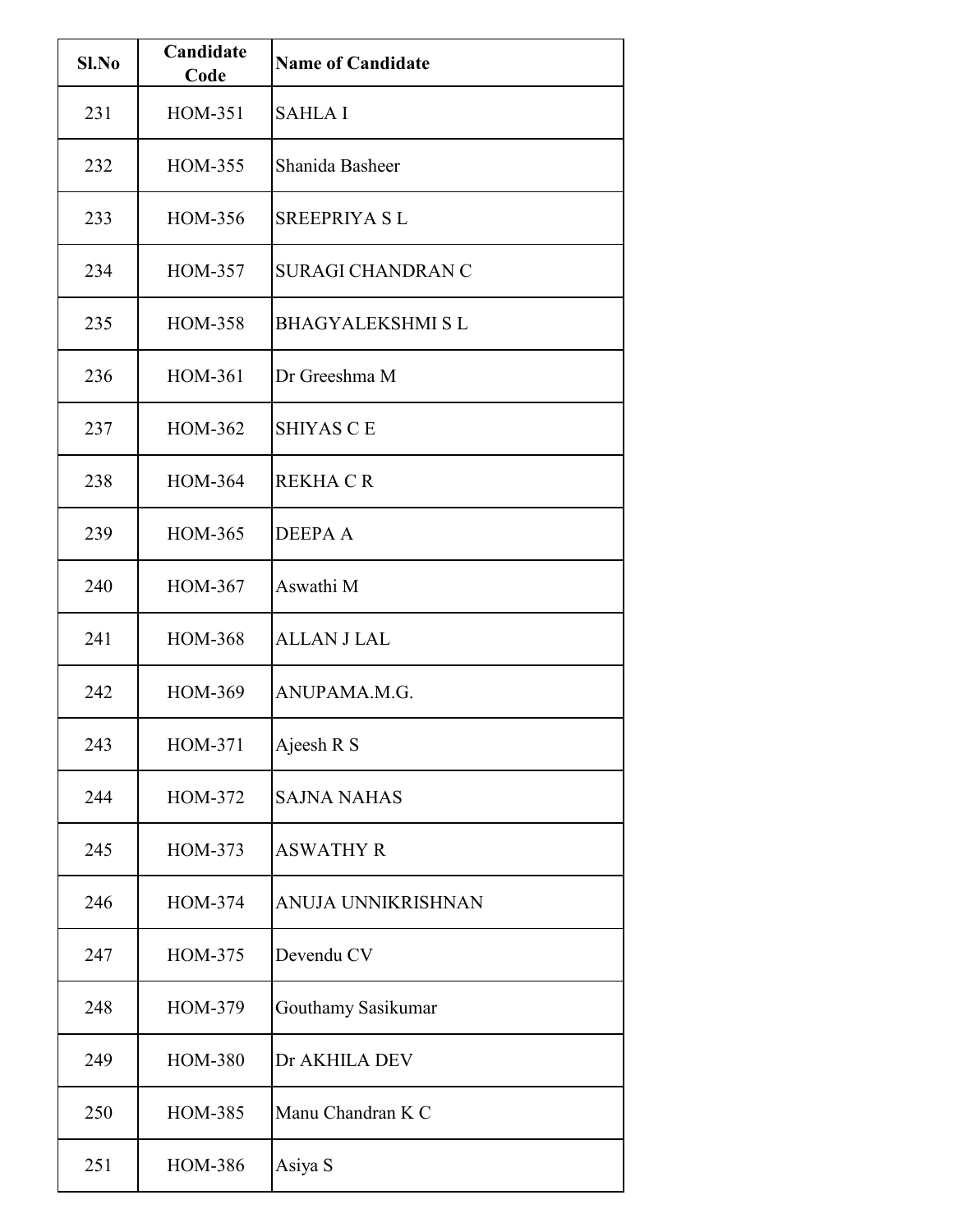| $Sl$ . No | Candidate<br>Code | <b>Name of Candidate</b>  |
|-----------|-------------------|---------------------------|
| 252       | <b>HOM-387</b>    | <b>GOUTHAMY SASIKUMAR</b> |
| 253       | <b>HOM-388</b>    | <b>KALPANA K KRISHNAN</b> |
| 254       | <b>HOM-389</b>    | DR FOUZIYA S              |
| 255       | HOM-391           | Dr. Shrutee Mishra        |
| 256       | HOM-392           | Neethu Raj                |
| 257       | HOM-393           | Sreelakshmi LS            |
| 258       | <b>HOM-394</b>    | Asmiya.V                  |
| 259       | <b>HOM-395</b>    | Madhuri mohan             |
| 260       | <b>HOM-398</b>    | Kadeeja Jasmin VM         |
| 261       | HOM-399           | Neenu C Iype              |
| 262       | <b>HOM-400</b>    | Aswathy A                 |
| 263       | <b>HOM-401</b>    | Dr. Anand K S             |
| 264       | HOM-402           | <b>MADHUM</b>             |
| 265       | HOM-403           | SARANYA.M.M.              |
| 266       | HOM-404           | Dr Rahul R                |
| 267       | HOM-405           | <b>SRUTHY G S</b>         |
| 268       | <b>HOM-406</b>    | <b>ANCHU S THOMAS</b>     |
| 269       | <b>HOM-408</b>    | <b>DHANASREE VETTATHU</b> |
| 270       | HOM-410           | <b>SHABNA V</b>           |
| 271       | HOM-411           | Muhsina.s                 |
| 272       | HOM-412           | <b>REMYARAJ S</b>         |